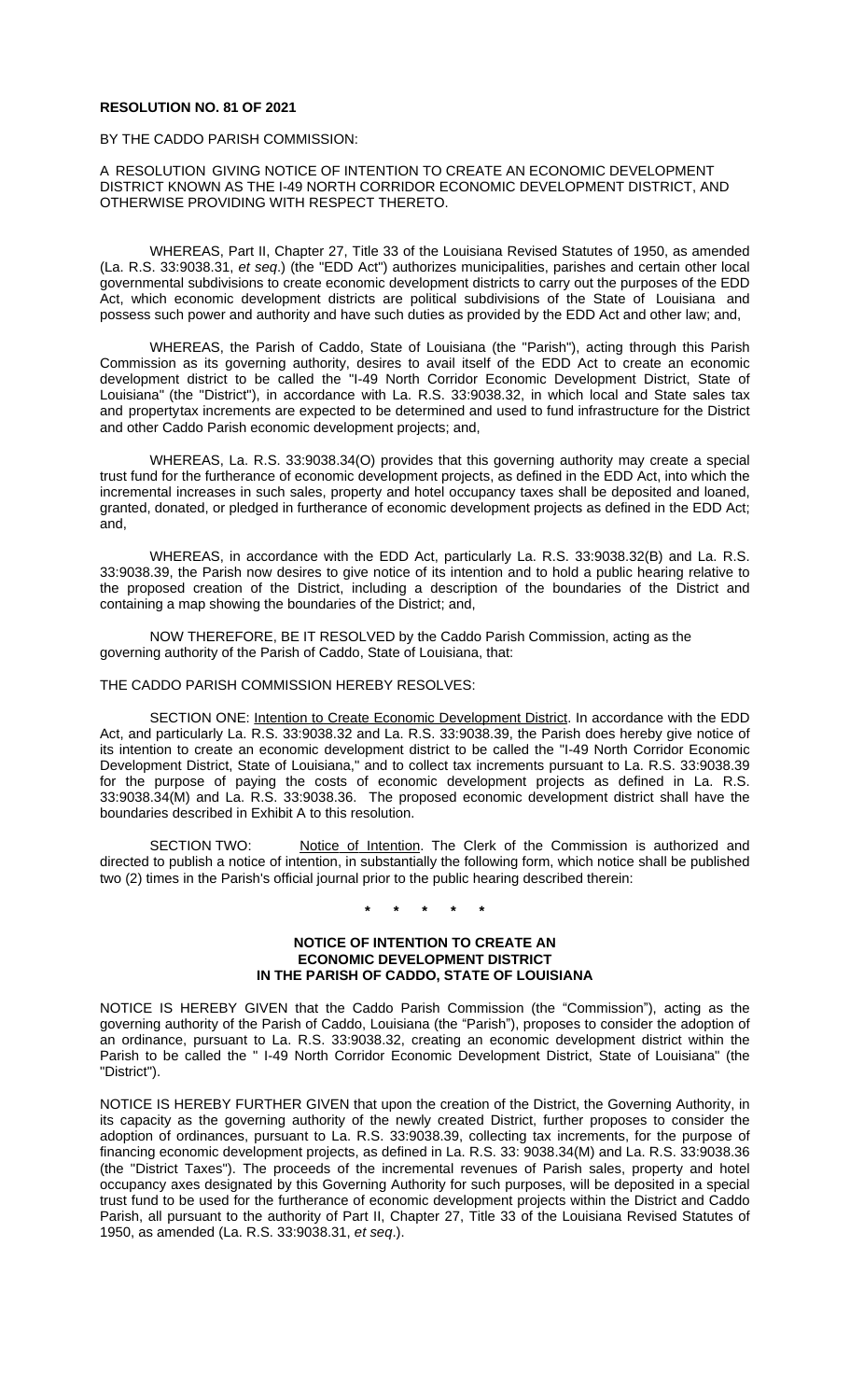NOTICE IS HEREBY FURTHER GIVEN that the Commission will meet in open and public session on December 9th at three-thirty o'clock (3:30) p.m., at the Government Plaza, 505 Travis Street, Shreveport, in Caddo, Louisiana, to hear any objections to the creation of the District as described above.

A description of the boundaries of the proposed District, and a map of the proposed District, are as follows:

### [LEGAL DESCRIPTION (GEO Numbers) & MAP, AS SHOWN IN EXHIBIT A TO THIS RESOLUTION, TO BE ATTACHED TO NOTICE IN PUBLICATIONS]

\* \* \* \* \*

SECTION THREE: Public Hearing. At the date, time and place mentioned in the aforesaid Notice of Intention, or at such other time and place as may be determined by the Commission and properly advertised, this Governing Authority will meet in open and public session, to hear any objections to the proposed creation of the District, and may consider the adoption of an ordinance creating the district.

SECTION FOUR: Authorization of Officers. The Parish Administrator and Clerk of the Commission are hereby authorized and empowered to do all acts, sign any and all instruments or documents, and do all things necessary and proper in order to carry out the purpose and provisions of this resolution.

SECTION SIX: Effective Date. This resolution shall become effective upon publication.

Approved as to legal form:

Parish Attorney

Date